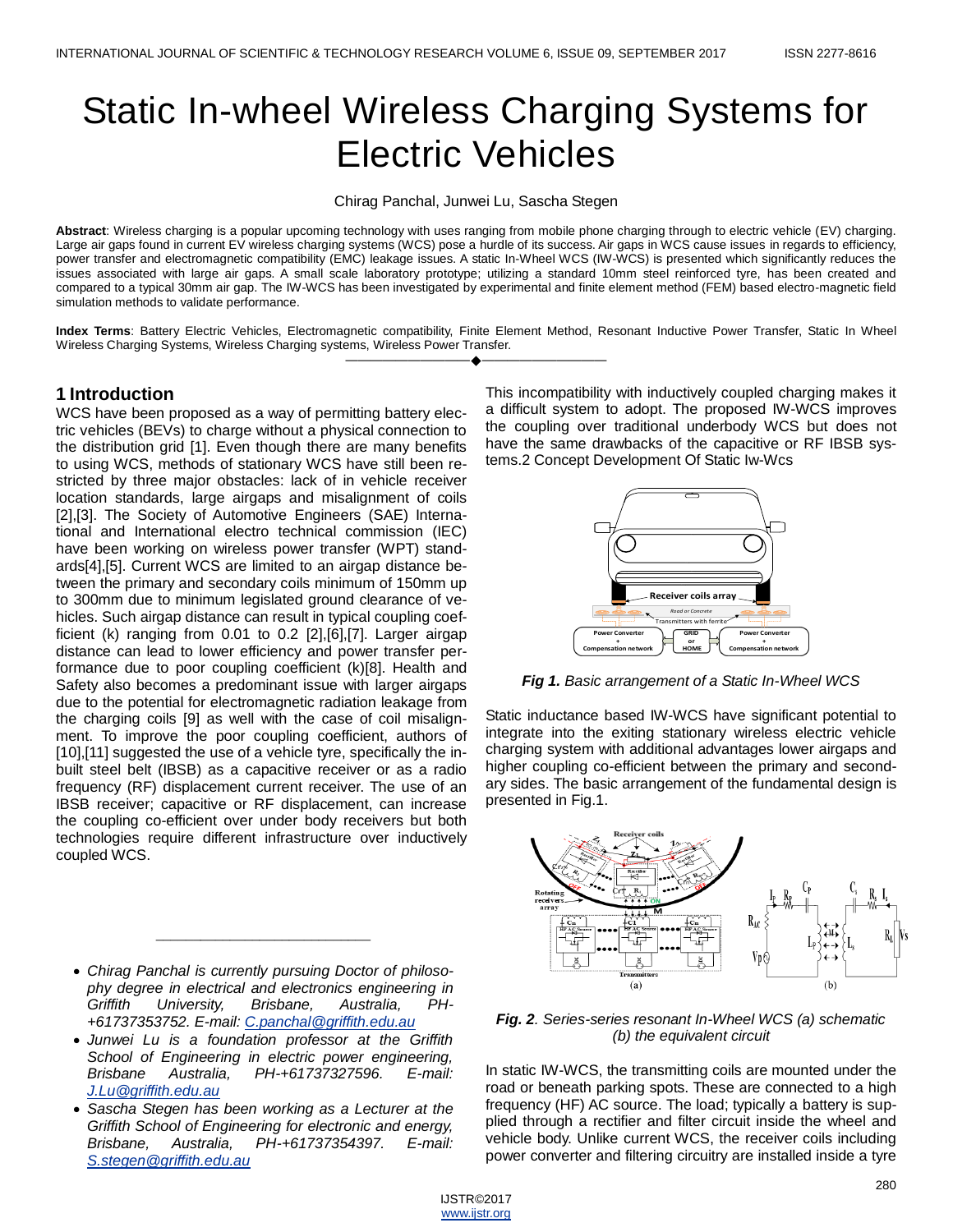in a parallel configuration as presented in Fig.2 (a). Series compensation topology has been employed in both sides of transmitter and receiver coils arrangement as it offers significant advantages such as the value of the capacitor in the source and receiver sides is independent from the load conditions and mutual inductance [12]. As the tyre is always in contact with the road surface, there is a major reduction in the airgap an increase in coupling coefficient and mutual inductance [13]. Fig. 2(b) illustrates the equivalent circuit of static IW-WCS, where  $L<sub>p</sub>$  and  $L<sub>s</sub>$  are the self-inductances of the primary and secondary windings and  $R_p$  and  $R_s$  are parasitic resistances of the windings, respectively.  $C_p$  and  $C_s$  are the series resonant capacitances for the both winnings in order to resonant the circuit.  $R_1$  is the load resistance at the receiver side of WCS. The input voltage of the WSC can be defined via:

$$
\begin{bmatrix} V_p \\ 0 \end{bmatrix} = \begin{bmatrix} R_{AC} + R_p + j(\omega L_p - \frac{1}{\omega C_p}) & -j\omega M \\ -j\omega M & R_L + R_s + j(\omega L_s - \frac{1}{\omega C_s}) \end{bmatrix} \begin{bmatrix} I_p \\ I_s \end{bmatrix} \quad (1)
$$

In order to determine the primary  $(Z_{p})$  and secondary  $(Z_{s})$  impedances of the wireless transformer equation (2) is em ployed.

$$
Z_p = R_{AC} + R_p + j \left( \omega L_p - \frac{1}{\omega C_p} \right) \&
$$
  

$$
Z_s = R_s + R_L + j \left( \omega L_s - \frac{1}{\omega C_e} \right)
$$
 (2)

Consequently, equation (3) can be rewritten for primary  $(I_0)$ and secondary (I<sub>s</sub>) currents by substitute (2) into (1).

$$
\begin{bmatrix} I_p \\ I_s \end{bmatrix} = \frac{1}{z_p \cdot z_s + (\omega M)^2} \begin{bmatrix} Z_s & -j\omega M \\ -j\omega M & Z_p \end{bmatrix} \begin{bmatrix} V_p \\ 0 \end{bmatrix}
$$
 (3)

The power transfer efficiency  $(\eta)$  is the ratio of the output power and input power including losses as shown in (4).

$$
\eta = \frac{P_{out}}{P_{in} + P_{Loss}} = \frac{(\omega M)^2 \times R_L}{|Z_s[Z_p \cdot Z_s + (\omega M)^2]|cos\varphi}
$$
(4)

Apart from the switching and airgap losses, the system suffers from additional losses due to leakage inductance by the IBSB into the tyre, depending on the mutual inductance and attached load over the primary and secondary sides impedances. The maximum power transfer depends on several factors such as tyre size, possible wire cross section of the receiving as well as transmitting coil, the possible voltage levels as well as frequency. The proposed wireless charging system can be utilized as an efficient substitute in order to increase the range of the vehicle if the existing wireless charging is suffering from the airgap losses and poor coupling co-efficient. In addition, the absent of the ferrite core material on the secondary side also decreases the weight of the vehicle. However, it increases flux leakage on the receiving side due to the lack of the magnetic ferrite. As a result, it affects the overall power transfer efficiency.

#### **3 SYSTEM DESIGN OF STATIC IW-WCS**

#### **3.1 Structure arrangement**

A detailed structural arrangement of the proposed IW-WCS is displayed in Fig. 3. The receiving coils are mounted on the rubber surface inside the tyre due to manufacturing limitations. Furthermore Fig. 3(a) shows that the electrical power transport from the tyre to the battery charging circuit is utilized by slipsrings: positive and negatives on the tyre rim. In order to reduce copper resistance of the circular plates, both plates were designed optimized cross-sectional area with minimal total losses. Seven coils are utilized in parallel configuration but the number of receiver coils depends on the specifications of a tyre. A demonstration of the receiver coil placement is presented in Fig. 3 (b) where the height and width of the tyre is provided. The output of the receiver coils are connected in parallel configuration so only active receiver coils receives power from the transmitter. The steel or alloy rim can provide structural support as well as provide additional shielding from the transmitting coil. There are several layers encased in the rubber to ensure safe vehicle travel, and to provide protection against punctures and gashes. As shown in Fig. 3 (c), the layer containing the steel belt and body ply is the proposed future location for the IW-WCS receiving coil. Integration of litz receiving coils and converters into tyre rubber and exporting power from the tyre to the body of the vehicle are the next major obstacles to overcome to make the IW-WCS a major success.



*Fig. 3. Structure arrangement of IW-WCS for EVs: (a) overview (b) coil arrangement and dimensions (c) future mounting location.*

#### **3.2 Wireless Transformer Topology**



*Fig 4. Wireless transformer (a) primary (b) secondary coils array(c) connection diagram of secondary coil array*

Fig. 4 shows the primary coil and secondary coil array of the wireless transformer for the IW-WCS. The primary winding has been optimized for maximum mutual inductance in accordance to the secondary side size limitations. The dimensions and weights of the secondary coils are important, as incorrect de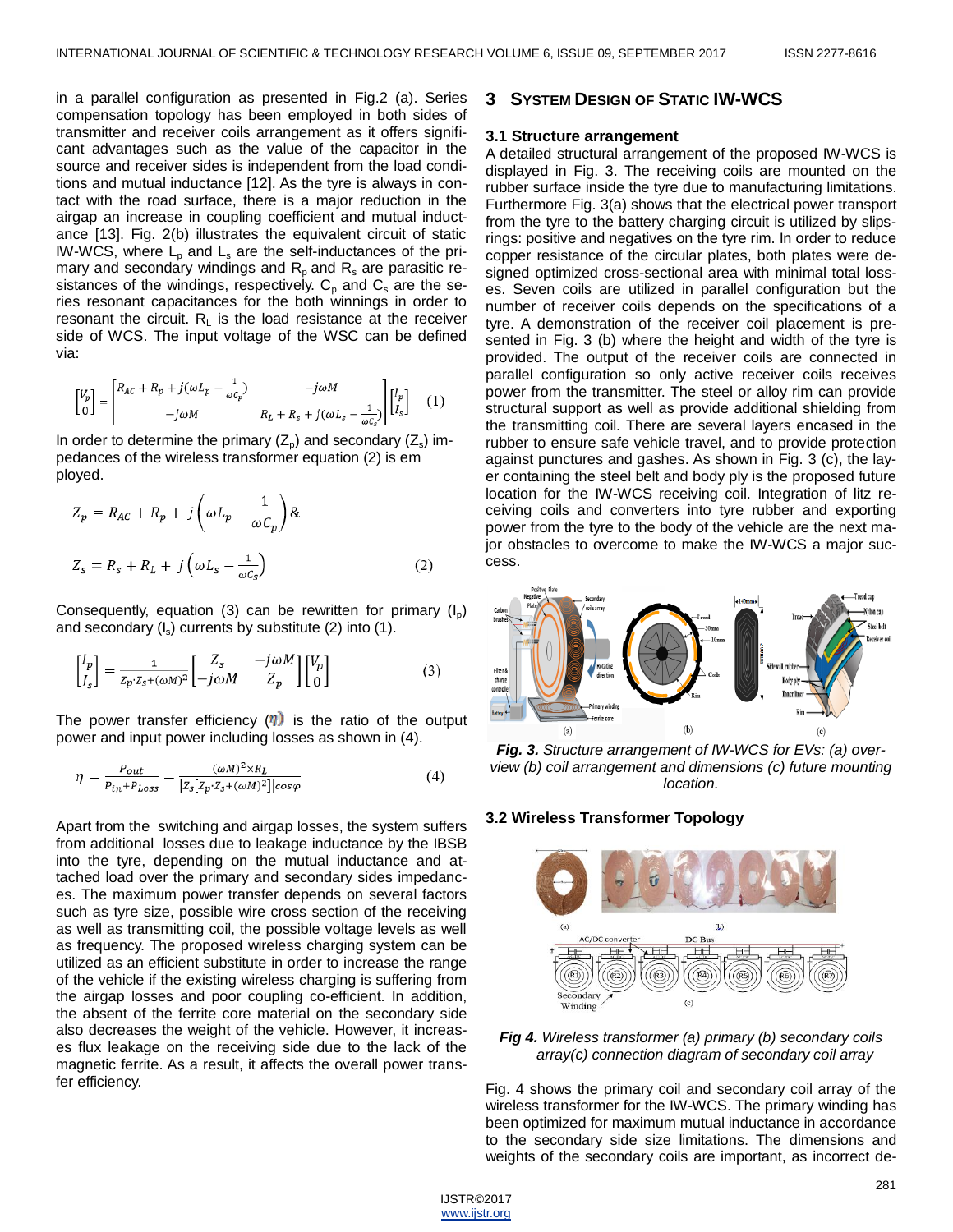sign can lead to reduced tyre performance and unwanted magneto-friction. As shown in Fig. 4(b) and (c), the secondary coil array is created by connecting individual receiver coils in conjunction with a rectifier and filter circuit together in parallel to the DC bus. In this way, individual receiver coils operate independently as well as efficiently. The operational frequency for this WCS is 100 kHz. Both coils are wound with Litz wire to reduce Ohmic losses and increase coupling coefficient at HF. By utilizing litz wires the system has a higher Q value, therefore can increase maximum achievable efficiency due to the reduction of lower skin and proximity effects. The inner radius of the both windings is designed in a way that it provides a higher magnetic influence [13]. The WCS has a turn ratio of 1:1.87 to attain step up voltage in order to compensate the airgap losses. By introducing magnetic ferrite material, the inductance of the primary coil can be increased to 83 µH. Table 1 shows the specifications of the wireless transformer coils.

| Windings                                            |             | Primary | Secondary |
|-----------------------------------------------------|-------------|---------|-----------|
| Number of turns (N)                                 |             | 23      |           |
| Diameter (mm)                                       | Inner/Outer | 47/123  | 30/105    |
| Cross-sectional area - copper<br>(mm <sup>2</sup> ) |             | 15      | 0.64      |
| Inductance                                          | Calculated  | 50      | 122       |
| <b>Without Ferrite</b>                              | Simulated   | 49      | 124       |
| (µH)                                                | Measured    | 50      | 123       |
| Ouality factor (O)@100kHz                           |             | 150     | 107       |

### *TABLE 1: SPECIFICATIONS OF PRIMARY AND SECOND-ARY COILS*

## **4 EXPERIMENTAL SET-UP FOR STATIC IW-WCS**





As shown in Fig. 5 (a), a small scaled experimental prototype was created to investigate wireless power transfer efficiency from source to receiver. To determine the performance effects of a tyre with an IBSB, its rubber thickness and airgap between two coils, two scenarios of the optimized distance [14] a 30mm airgap incorporating an IBSB tyre and 30mm airgap were investigated. A 30nF and 22nF capacitors were implemented at the primary and secondary sides to create seriesseries (SS) resonant at 100 kHz, respectively. For the experiment, the coils are perfectly aligned. The output power and efficiency were measured for load resistance 20 to 140Ω for two configurations,a 30mm airgap and 30mm airgap incorporating an ISBS tyre, as presented in Fig. 5(b)&(c).

## **5 RESULT AND ANALYSIS OF STATIC IW-WCS**

A small scaled experimental prototype of static IW-WCS has been examined by experimental and simulation methods to investigate the magnetic flux distribution, coupling co-efficient, power transfer efficiency and misalignment issue.

#### **5.1 Magnetic field simulation results**

In order to determine the magnetic flux distribution in the static IW-WCS and improving the system performance further, an axisymmetric model of the 10mm IBSB tyre with 20mm airgap setup, Fig. 5(b); was simulated at 100 kHz. As presented in Fig. 6, the magnetic permeability of a tyre is approximately 1 as it is similar to the permeability of air. The contour shows the magnetic flux distribution between two windings. The red spot at the edges of the primary winding presents the maximum magnetic flux density for the model. As the IBSB is made of conductive steel, some magnetic flux is absorbed. As a result, a slight increase in the leakage magnetic flux can be noted. The increased leakage inductance reduces the mutual inductance between two coils, as a result the simulated coupling coefficient reduces from 0.42 to 0.40 for the 10mm IBSB tyre plus 20mm airgap in the comparison to the 30mm airgap. By incorporating an aluminium rim 40mm away from the secondary winding (thickness of a tyre wall), the simulation shows a reduction in leakage inductance from 70 µH to 68 µH and an improved *k*. So the reduction of overall leakage magnetic flux can help to minimize the health and safety related issues associated with the WCS.



*Fig. 6. Simulation result of the 10mm IBSB tyre with 20mm airgap version*

#### **5.2 Power and Efficiency results**



<span id="page-2-0"></span>*Fig. 7. Power and Efficiency measurement of Static IW-WCS*

In order to analyse the effect of the ISBS of a standard tyre, power and efficiency measurements were taken and compared with that of just an airgap [\(Fig. F](#page-2-0)ig. 7). Without the wireless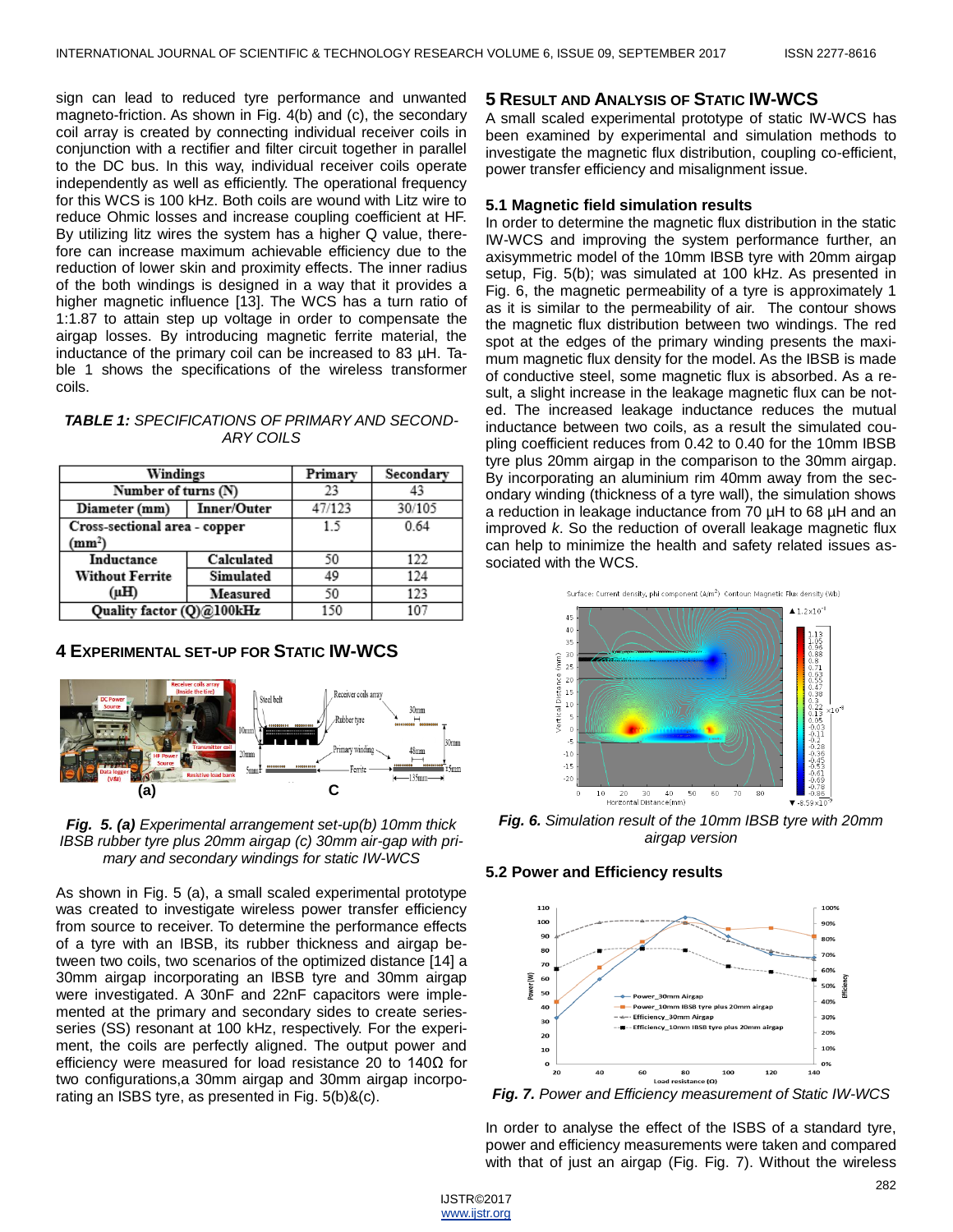transformer, the converter has an efficiency of ~85%. These results show that the maximum power transfer of the 10mm tyre with IBSB with a 20mm airgap configuration was 100W at 88 V whereas the 30mm airgap test has noted 103W at 90 V at 80Ω. The peak power transfer efficiency of the 30mm airgap was 92% between the ranges of 40Ω and 80Ω, with a gradual reduction in efficiency of 70% through to 140Ω. The 10mm IBSB tyre incorporating a 20mm airgap design follows the same trend but the efficiency drops around 18% through the range, with a maximum efficiency 74% from load resistances 40Ω to 80Ω. Overall, a 3% reduction in power and 18% efficiency drop are noted due to the IBSB in a tyre. This reduction in power transfer and efficiency can be attributed to eddy currents circulating through the IBSB.

#### **5.3 Power Efficiency and Misalignment result**



*Fig. 8. Power efficiency via horizontal misalignment distance*

As mentioned before alignment tolerance test is very crucial in the WPT in order to investigate the misalignment effect on coupling coefficient and power transfer efficiency When two coils are aligned perfectly, the coupling coefficient of the 10mm IBSB tyre plus 20mm airgap configuration (0.27) is slightly lower than the 30mm airgap version (0.33) due to the loss of magnetic flux at the inbuilt steel belt. Increasing the horizontal misalignment between the two coils has a significant negative effect on not only coupling coefficient but also on the power transfer efficiency. With a 50mm horizontal misalignment distance, the maximum power transfer reduced approximately by 35% resulting in a power of 65W and efficiency of 50%, as shown in Fig. 8. Two receiver coils from the array were aligned and activated with the transmitter coil simultaneously, which caused a reduction of flux density. As a result, drop power and thus efficiency occurs. When the X-direction horizontal displacement occurs beyond 50mm, the neighboring coil in the receiver coil array starts receiving power from the transmitter coil. As a result, the misalignment and consequently the power delivery problems in the static IW-WCS is resolved to some extent with the help of neighboring coil activation due to the parallel multi-receiver array structure. However, the power transfer efficiency significantly drops when a horizontal displacement in Y-direction arises, as there is no additional receiver coil in this direction.

## **6 CONCLUSION**

A novel Static IW-WCS for EVs has been proposed in this paper in order to investigate the effect of IBSB based technology. A 10mm thick IBSB tyre based laboratory prototype was built and investigated. The same experiments are conducted with an equivalent air-gap to normalize the rubber tyre results. The developed design and principle experiments show that it is possible to transfer wireless power relatively efficiently in the 10mm thick rubber tyre plus 20mm airgap as well as 30mm airgap without IBSB. In addition, IW-WCS has higher power transfer capabilities in comparison with capacitive or RF IBSB Via-Wheel systems. FEM simulation method was utilized to analyse the magnetic flux and leakage flux distribution and to further proof that the proposed concept is efficient in regards to the flux distribution and eddy currents. Further investigations will be made regarding communication techniques and efficiency improvements through the implementation of largescale prototypes.

### **REFERENCES**

- [1] A. Kamineni, G. A. Covic, and J. T. Boys, "Analysis of Coplanar Intermediate Coil Structures in Inductive Power Transfer Systems," IEEE Transactions on Power Electronics, vol. 30, pp. 6141-6154, 2015.
- [2] D. M. Vilathgamuwa and J. P. K. Sampath, "Wireless Power Transfer (WPT) for Electric Vehicles (EVs)—Present and Future Trends," in Plug In Electric Vehicles in Smart Grids, S. F. Rajakaruna S., Ghosh A., Ed., ed Springer International Publishing AG, Part of Springer Science+Business Media: Springer Singapore, 2015, pp. 33-60.
- [3] S. Jaegue, S. Seungyong, K. Yangsu, A. Seungyoung, L. Seokhwan, J. Guho, et al., "Design and Implementation of Shaped Magnetic-Resonance-Based Wireless Power Transfer System for Roadway-Powered Moving Electric Vehicles," Industrial Electronics, IEEE Transactions on, vol. 61, pp. 1179-1192, 2014.
- [4] "SAE International Approves TIR J2954 for PH/EV Wireless Charging," ed. Warrendale,Pennsylvania, United States: SAE INternational, 2016, p. 1.
- [5] D. Leskarac, C. Panchal, S. Stegen, and J. Lu, "PEV Charging Technologies and V2G on Distributed Systems and Utility Interfaces," in Vehicle-to-Grid: Linking Electric Vehicles to the Smart Grid. vol. 79, J. Lu and J. Hossain, Eds., ed London, United Kingdom: The Institution of Engineering and Technology (IET), 2015, pp. 157-209.
- [6] V. Jiwariyavej, T. Imura, and Y. Hori, "Coupling Coefficients Estimation of Wireless Power Transfer System via Magnetic Resonance Coupling Using Information From Either Side of the System," IEEE Journal of Emerging and Selected Topics in Power Electronics, vol. 3, pp. 191-200, 2015.
- [7] X. Zhang, Z. Yuan, Q. Yang, Y. Li, J. Zhu, and Y. Li, "Coil Design and Efficiency Analysis for Dynamic Wireless Charging System for Electric Vehicles," IEEE Transactions on Magnetics, vol. 52, pp. 1-4, 2016.
- [8] K. Kalwar, S. Mekhilef, M. Seyedmahmoudian, and B. Horan, "Coil Design for High Misalignment Tolerant Inductive Power Transfer System for EV Charging," Energies, vol. 9, p. 937, 2016.
- [9] H. Jiang, P. Brazis, M. Tabaddor, and J. Bablo, "Safety considerations of wireless charger for electric vehicles — A review paper," in 2012 IEEE Symposium on Product Compliance Engineering (ISPCE), Portland, OR, 2012, pp. 1-6.